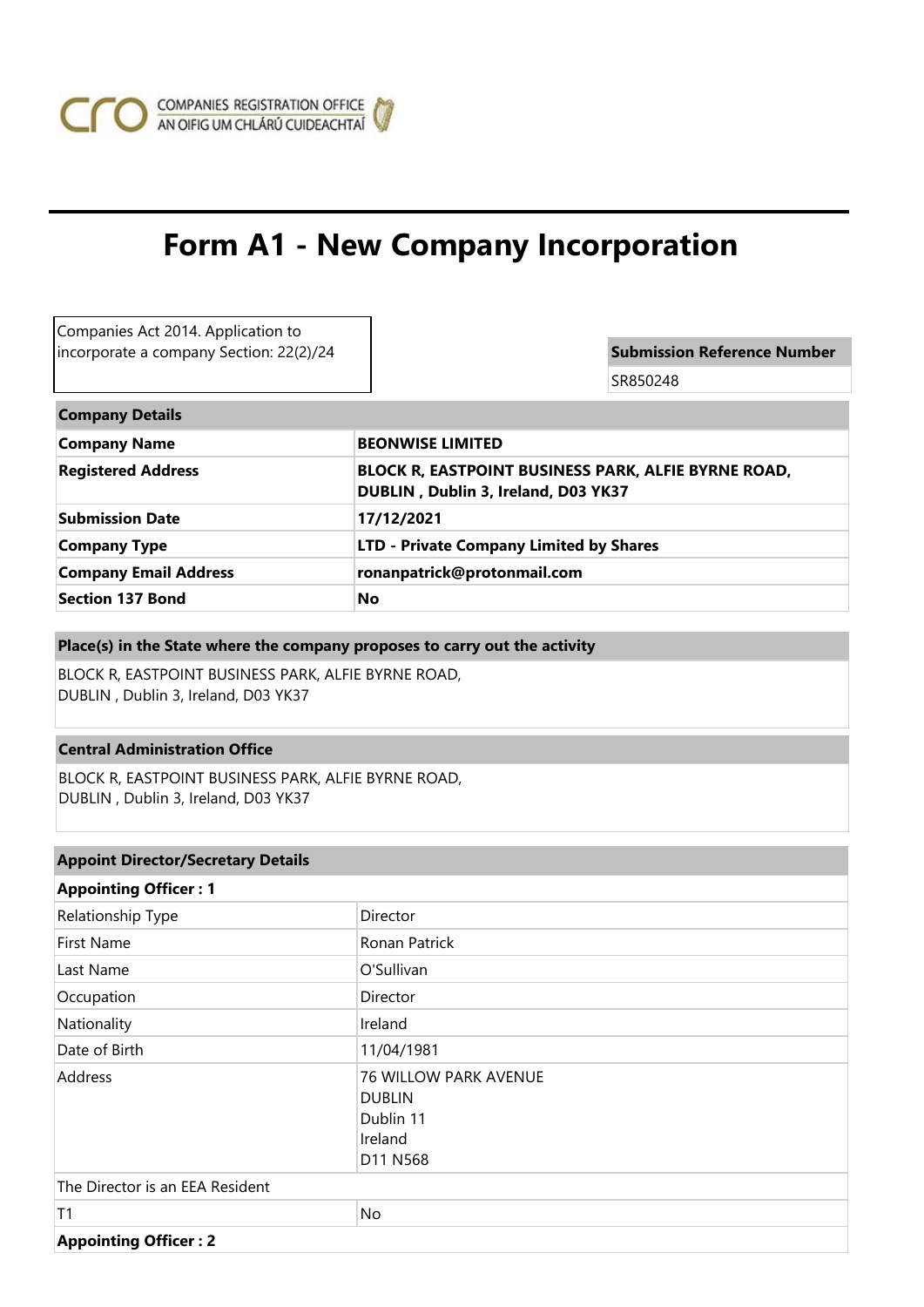| Relationship Type  | Secretary                                                                                               |
|--------------------|---------------------------------------------------------------------------------------------------------|
| <b>Entity Type</b> | <b>EEA Resident Individual</b>                                                                          |
| First Name         | Michael                                                                                                 |
| Last Name          | Reeves                                                                                                  |
| Date of Birth      | 10/05/1978                                                                                              |
| Address            | 12 HADLEIGH PARK<br><b>CASTLEKNOCK</b><br><b>DUBLIN</b><br>Dublin 15<br>Ireland<br>D <sub>15</sub> RPR6 |

| <b>Authorised Capital Totals</b>    |                                                                                    |                                    |                      |                        |                |
|-------------------------------------|------------------------------------------------------------------------------------|------------------------------------|----------------------|------------------------|----------------|
| <b>Currency</b>                     |                                                                                    | <b>Total</b>                       |                      |                        |                |
| Euro(EUR)                           |                                                                                    | 280000000                          |                      |                        |                |
| <b>Authorised Capital Breakdown</b> |                                                                                    |                                    |                      |                        |                |
| <b>Currency</b>                     | <b>Class</b>                                                                       |                                    | <b>Num of Shares</b> | <b>Value Per Share</b> | <b>Total</b>   |
| Euro(EUR)                           | Ordinary                                                                           |                                    | 280,000,000          | 1                      | 280,000,000.00 |
| <b>Issued Capital Totals</b>        |                                                                                    |                                    |                      |                        |                |
| <b>Currency</b>                     |                                                                                    | <b>Total</b>                       |                      |                        |                |
| Euro(EUR)                           |                                                                                    | 280000000                          |                      |                        |                |
| <b>Issued Capital Breakdown</b>     |                                                                                    |                                    |                      |                        |                |
| <b>Currency</b><br><b>Class</b>     |                                                                                    |                                    | <b>Num of Shares</b> | <b>Value Per Share</b> | <b>Total</b>   |
| Euro(EUR)                           | Ordinary                                                                           |                                    | 280,000,000          | 1                      | 280,000,000.00 |
| <b>Subscribers to Memorandum</b>    |                                                                                    |                                    |                      |                        |                |
| Subscriber: 1<br><b>Subscriber</b>  |                                                                                    |                                    |                      |                        |                |
| <b>Subscriber Type</b>              |                                                                                    | <b>EEA Resident Individual</b>     |                      |                        |                |
| <b>Name</b>                         |                                                                                    | Ronan Patrick O'Sullivan           |                      |                        |                |
| <b>Submission Attachments</b>       |                                                                                    |                                    |                      |                        |                |
| <b>Type</b>                         |                                                                                    | <b>Description</b>                 |                      |                        |                |
| Constitution                        |                                                                                    | Section 19.pdf                     |                      |                        |                |
| <b>Verification Details</b>         |                                                                                    |                                    |                      |                        |                |
| <b>Signature Method</b>             |                                                                                    | Signature Page Upload              |                      |                        |                |
| <b>Signature Type</b>               |                                                                                    | Director                           |                      |                        |                |
| <b>Person Name</b>                  |                                                                                    | Ronan Patrick O'Sullivan           |                      |                        |                |
| <b>Signature Method</b>             |                                                                                    | Signature Page Upload              |                      |                        |                |
| <b>Signature Type</b>               |                                                                                    | Secretary                          |                      |                        |                |
| <b>Person Name</b>                  |                                                                                    | <b>Michael Reeves</b>              |                      |                        |                |
| <b>Presenter Details</b>            |                                                                                    |                                    |                      |                        |                |
| <b>Presenter Name</b>               |                                                                                    | Ronan Patrick O'Sullivan(Beonwise) |                      |                        |                |
| <b>Presenter Address</b>            | Eastpoint Business Park, Alfie Byrne Rd, East Wall, Dublin 3, Ireland,<br>D03 YK37 |                                    |                      |                        |                |

**Presenter Email Presenter Email ronanpatrick@protonmail.com** 

**Presenter Telephone Number** +353 1 855 7854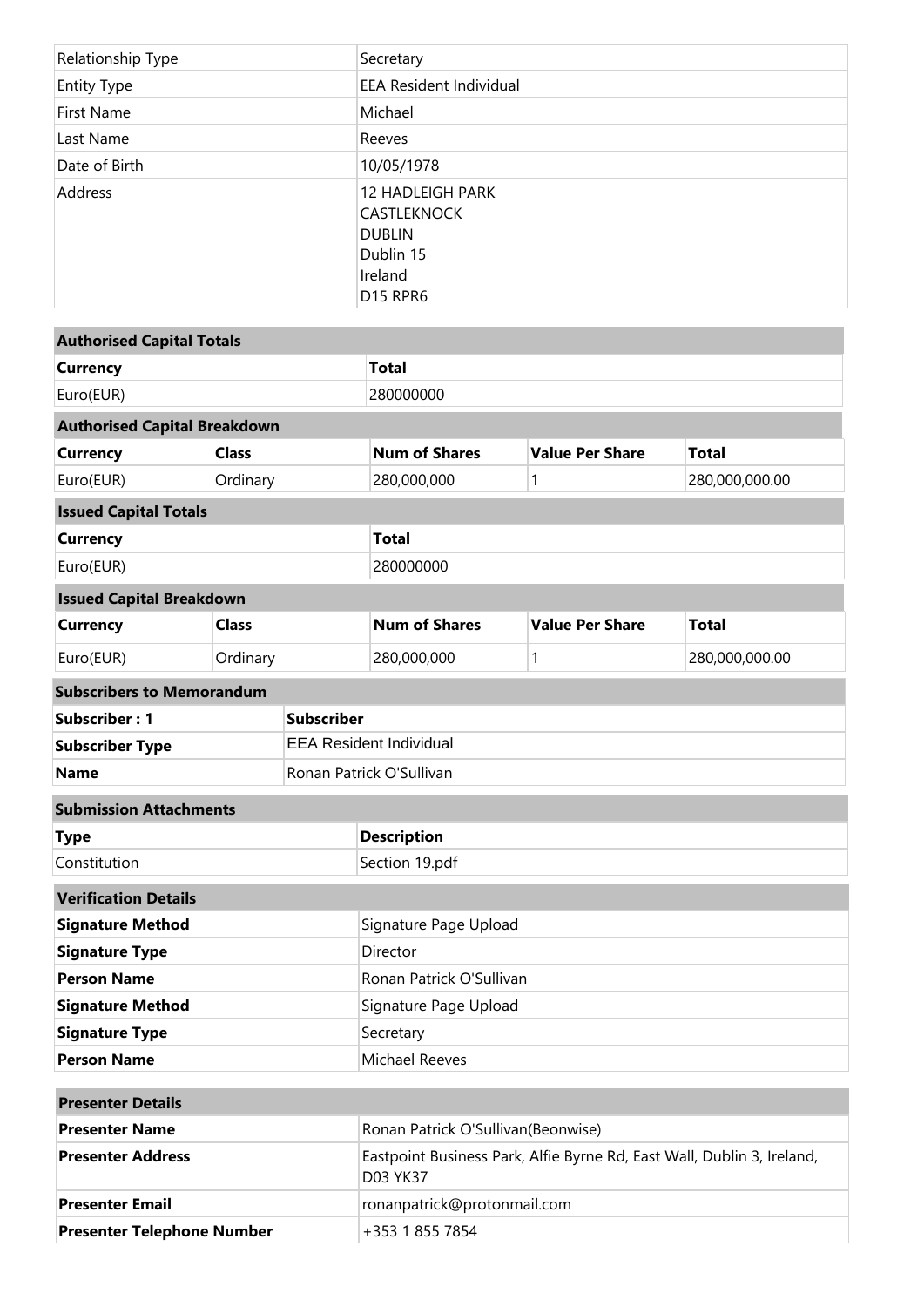Submission Reference Number: SR850248

Company Name: BEONWISE LIMITED

Presenter:

Beonwise Eastpoint Business Park Alfie Byrne Rd East Wall Dublin 3 Ireland **D03 YK37** 

#### A1 - Declaration of compliance and section 24 declaration

The declaration is an unsworn declaration of compliance with all the legal requirements relating to the incorporation. It is a criminal offence (category 2 offence) pursuant to section 876 of the Companies Act 2014 for a person to knowingly or recklessly deliver a document to the CRO which is false in a material particular.

**Michael Reeves** 

of

#### 12 Hadleigh Park, Castleknock, Dublin 15, D15 RPR6 Ireland

do solemnly declare that I am a Secretary and that all the requirements of the Companies Acts in respect of the registration of the said company, and of matters precedent and incidental thereto have been complied with and that Form A1 has been completed in accordance with the Notes on Completion of Form A1.

I further declare that the purpose, or one of the purposes, for which the company is being formed is the carrying on by it of an activity in the State and it appears to me that the activity can be classified in accordance with the relevant classification system as follows:

## NACE Code 6430: Trusts, funds and similar financial entities

and that the general nature of the activity is :

I further declare that the place or places in the State where it is proposed to carry on the activity is/are BLOCK R, EASTPOINT BUSINESS PARK, ALFIE BYRNE ROAD, DUBLIN, Dublin 3, Ireland, D03 YK37

and that the place where the central administration of the company will normally be carried on will be BLOCK R, EASTPOINT BUSINESS PARK, ALFIE BYRNE ROAD, DUBLIN, Dublin 3, Ireland, D03 YK37

I further declare that this form has been fully and accurately completed.

Signature of declarant name as at top of page

Michael Reeres this 17 day of December 20 21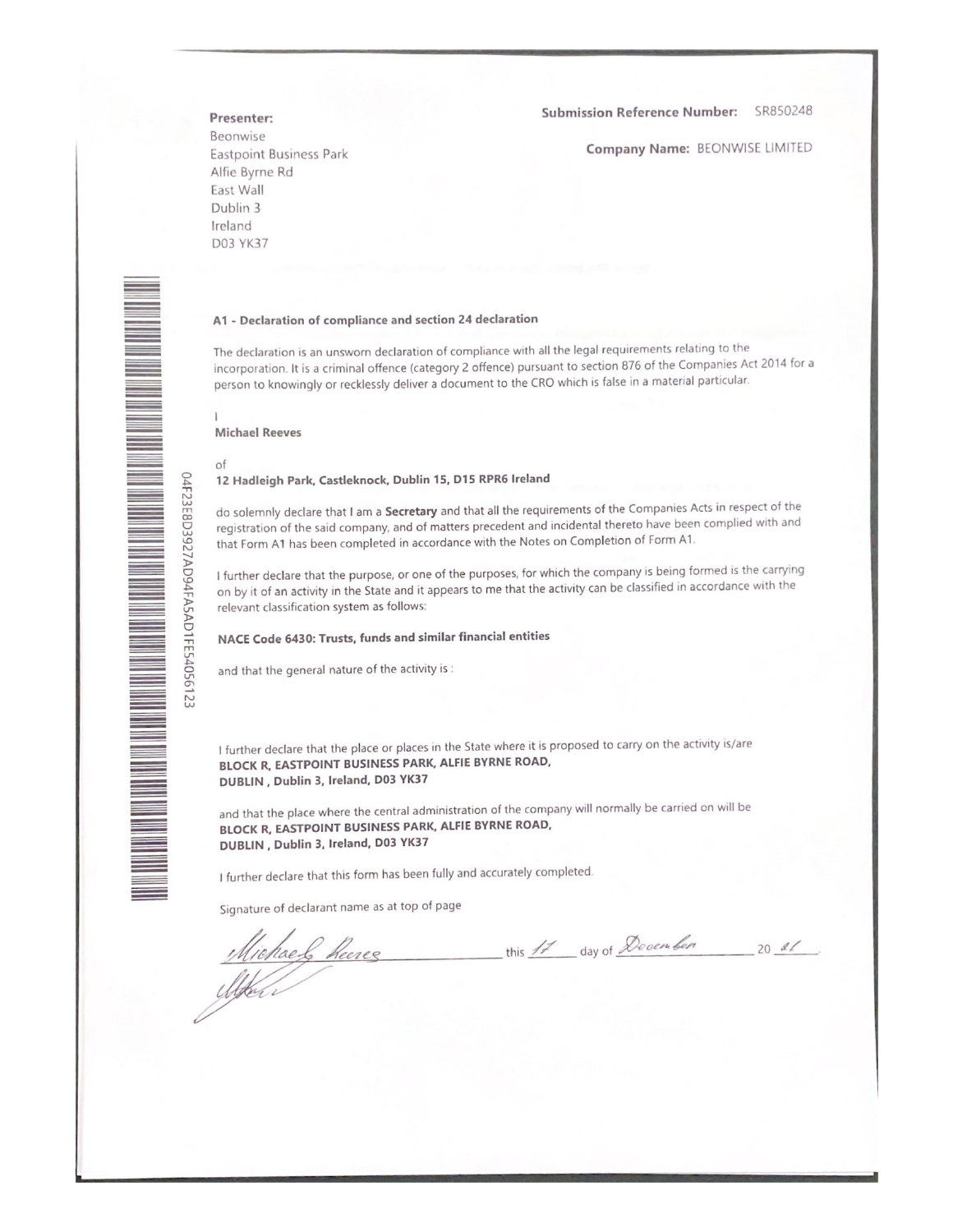Presenter: **Eastpoint Business Park** Alfie Byrne Rd East Wall Dublin 3 Ireland **D03 YK37** 

Consent Page - These documents will be sent back if they are not signed and dated

## I hereby consent to act:

As Director of the aforementioned company and I acknowledge that as Director I have legal duties and obligations imposed by the Companies Acts, other enactments and at common law.

Date 17 12 2021

Signature of Ronan Patrick O'sullivan

#### I hereby consent to act:

As Secretary of the aforementioned company and I acknowledge that as Secretary I have legal duties and obligations imposed by the Companies Acts, other enactments and at common law.

Signature of Michael Reeves

Date ft. 12.2022